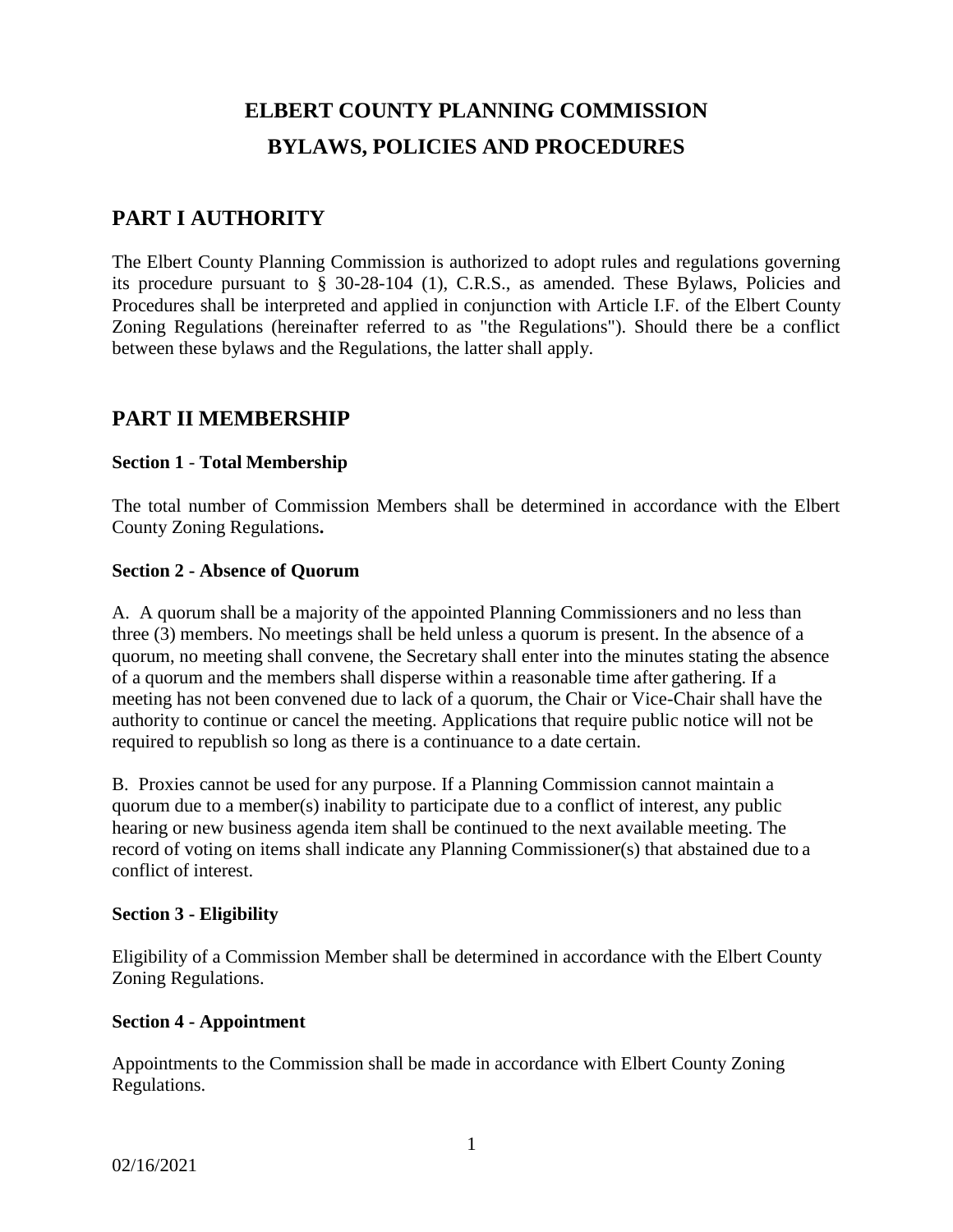Commission members may be reappointed at the discretion of the Board.

# **Section 5 - Term**

The term of a Commission member shall be three years per C.R.S. 30-28-103, *et seq.,* as amended, or until a respective successor has been appointed. In case of a vacancy, an appointment shall be for the purpose of completing the term of the vacating Commission member.

### **Section 6 - Removal**

Commission members may be removed in accordance with the Elbert County Zoning Regulations.

### **Section 7 - Requirements of Professional Performance.**

Every member of the Planning Commission shall abide by the following requirements of professional performance:

A. A Planning Commission member shall seek to avoid impropriety and the appearance of impropriety in all the Planning Commission member's activities.

(1) A Planning Commission member shall at all times seek to respect and comply with the law and should conduct himself or herself at all times in a manner that promotes public confidence in the integrity and impartiality of the Planning Commission.

(2) A Planning Commission member shall not allow family, social, or other relationships to influence the Planning Commission member's quasi-judicial conduct or independent judgment.

(3) A Planning Commission member shall not perform an official act directly affecting a business or other undertaking in which a member or member's family member has a substantial financial interest in a competing firm or undertaking.

(4) A Planning Commission member shall not lend the prestige of his or her office to advance the private interests of others; nor shall a Planning Commission member convey or permit others to convey the impression that they are in a special position to influence him or her.

(5) No member of the Planning Commission has the authority to speak for or commit the Commission to a particular course of action unless this authority has been granted to the member by a vote of the Commission.

B. A Planning Commission member shall perform the duties of his or her office impartially and diligently. A Planning Commission member's duties include all the duties of his or her office prescribed by law. In the performance of these duties, the following standards apply:

(1) A Planning Commission member shall be faithful to the law and maintain professional competence in the rules and law governing the Planning Commission. A Planning Commission member shall be unswayed by partisan interest, public clamor, or fear of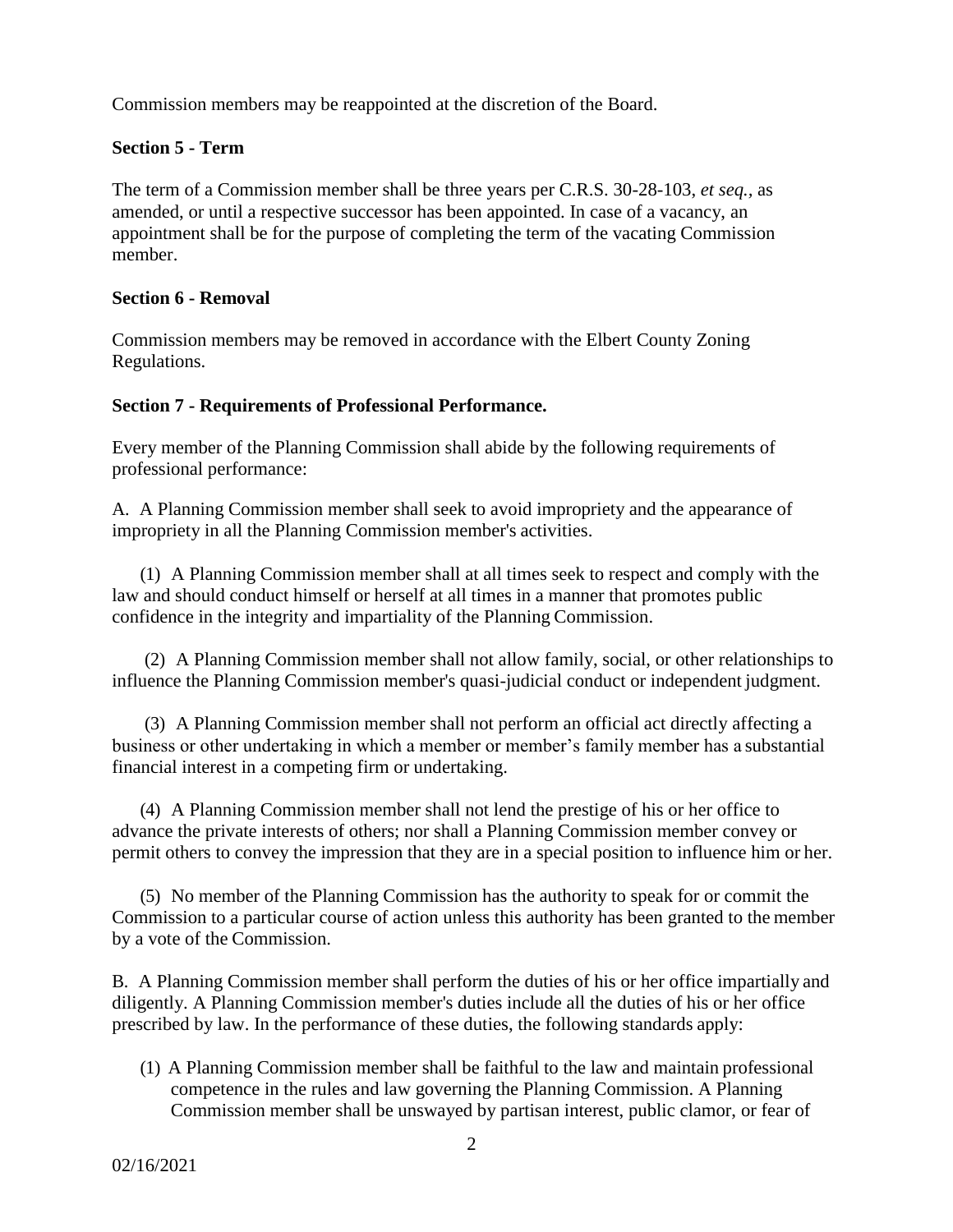criticism.

(2) A Planning Commission member shall maintain order and decorum in proceedings before him or her.

(3) A Planning Commission member shall be patient, dignified, and courteous to applicants, members of the public, consultants, lawyers and representatives, County employees, and others with whom a Planning Commission member interacts in his or her official capacity.

C. A Planning Commission member shall not participate where unable to professionally perform. In the event that a Planning Commission member finds himself or herself unable to perform in accordance with the requirements of this Section, the member shall disclose such inability and the general reasons therefore immediately following the Chairperson's announcement of the opening or commencement of consideration of the matter and the member shall recuse himself or herself from any official action regarding such matter and not participate as a Planning Commission member.

D. A Planning Commission Member shall participate in annual training as prescribed in Part IV, Section 4 of these Bylaws, except in the case of a prearranged, excused absence. In the event of an unavoidable absence that Planning Commission Member shall review all the material covered in the training session.

# **Section 8 - Conflict of Interest**

A. Definition of conflict of interest: Commission members have the right and the obligation to vote on all questions before the Commission and to participate in the business of the Commission, except when a conflict of interest as defined in applicable sections of C.R.S. § 24- 18-103 through 105 and 109 et seq., as amended, exists, or if an inability to participate in the decision exists as otherwise provided by law.

B. Responsibility for notification of potential conflict: Whenever a Commission Member is considering a matter which raises a question of conflict of interest for a particular commission member, the commission member is responsible for contacting the CDS Department prior to the meeting, if possible, to alert the staff to their situation. If, in the staff's opinion, there is a potential conflict of interest, the County Attorney may be asked for an official opinion which shall be provided to the member prior to the meeting. Commission Members are responsible for determining when a potential conflict of interest exists and are also responsible for alerting the Planning Commission Chairman of the situation prior to commencement of the meeting if possible.

C. Conduct at meetings for Commissioners having conflict of interest: If a Commission Member has a conflict of interest on a particular item, that member shall explain the nature of the conflict to the commission and the public in attendance and shall leave the room. The Commission Member may return to the room when the agenda item giving rise to the conflict has been disposed of. The abstaining member shall not attempt to influence the decisions of the other members of the commission and shall not participate in either the discussion or voting on the item.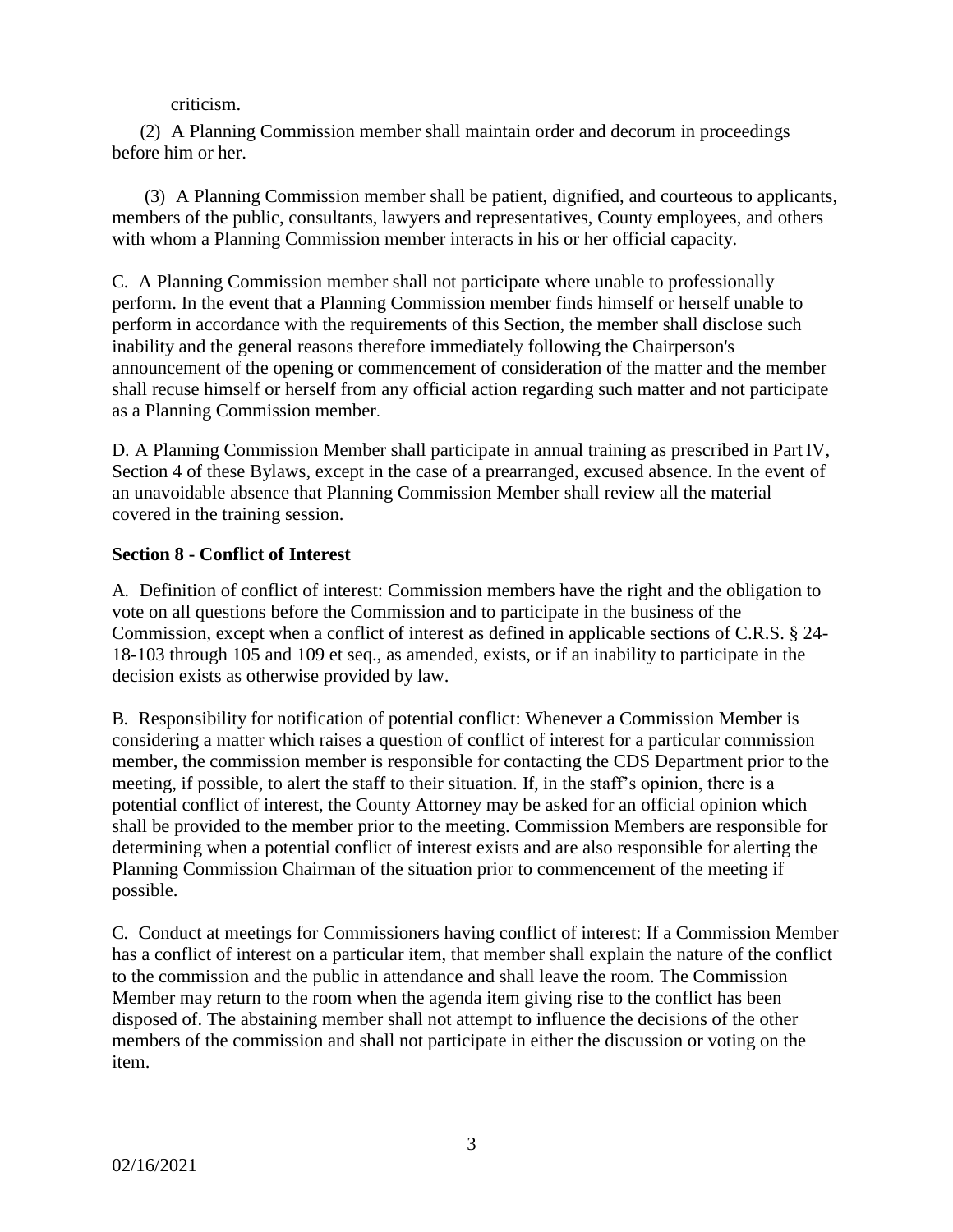# **Section 9 - Ex Parte Contacts**

A. Ex parte contacts are contacts between individuals seeking to influence the decisions of a Planning Commission and individual Commission members outside the meeting forum. Such contacts include visits to sites proposed for development by one or more Commissioners and the proponent of the development; meetings with project proponents separate from Commission meetings; or telephone calls or written communications which attempt to influence a Commissioner's opinion on a project which will be subject to the commissioner's vote.

B. Planning Commission members shall refrain from ex parte conversations and communication concerning applications before the Planning Commission. Members shall inform any party in interest initiating such a conversation or communication of this restriction and shall disclose the content of any such attempted contact or communication at the public hearing on the relevant application. Should any such ex parte contacts occur where relevant information is obtained and considered by a Planning Commissioner, the ex parte contact and information shall be disclosed at the meetings so that participants at the hearing may be confronted with all the facts that influence the disposition of the case and have an opportunity to respond. A decision on whether a recusal is necessary shall be by a majority vote of the Commission members present.

# **Section 10 - Open Meetings and Open Records**

A. Meetings of the Planning Commission, including site visits and work sessions shall be open to the public pursuant to C.R.S. § 24-6-401 *et seq.*, except as provided by law. A Commission may meet in Executive Session as allowed by law.

B. Information presented to the Planning Commission in carrying out its responsibilities, records of its meetings, and any other material resulting from the conduct of its activities shall be kept on file in the Community and Development Services Department (CDS), and shall be available for inspection by the public pursuant to C.R.S. § 24-72-204 et seq. and other applicable law if any.

# **Section 11 - Compensation**

- A. A Commission member shall receive such compensation as specified in the Elbert County Zoning Regulations.
- B. A Commission member shall not accept any compensation, gift, or service which would violate the provisions of Article XXIX of the Colorado Constitution, as amended.

# **Section 12 - Election of Officers**

- A. Officers, meaning a chair and a vice-chair, shall be elected in accordance with the Elbert County Zoning Regulations, Article I.F.7.
- B. A majority vote of the Commission is required to elect each officer.
- C. The following process shall be followed for officer elections;
	- a. The presiding chair shall open the floor for nominations. Self-nominations are acceptable.

02/16/2021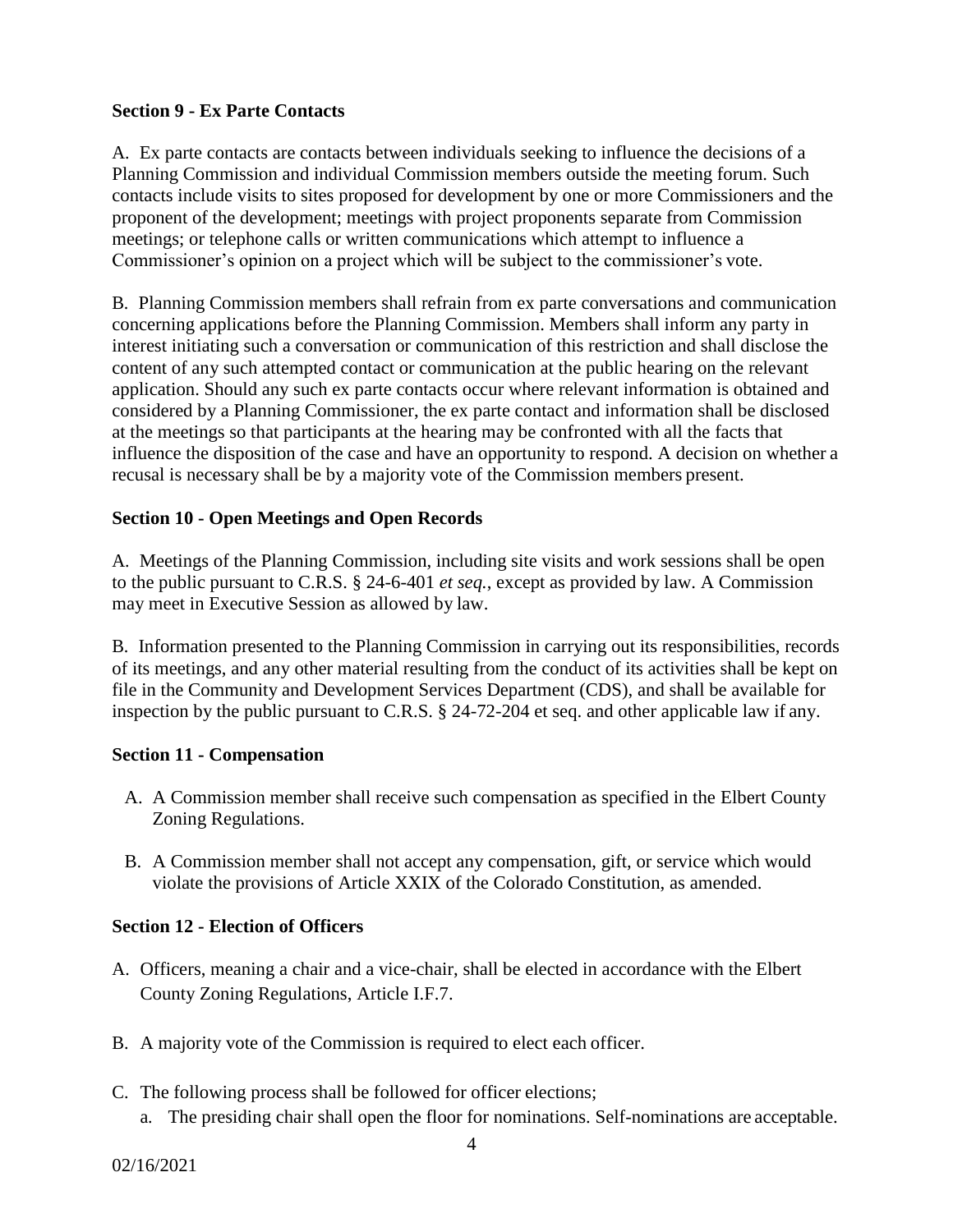- b. A second is required for each nomination.
- c. When all nominations have been made, a motion and a second shall be called by the presiding chair to close nominations.
- d. When only one nomination is on the floor, a roll-call vote shall be called by the presiding chair. If more than one nomination is on the floor, a paper ballot shall be utilized to vote for only one candidate. All candidates shall vote. The ballots shall be tallied by the Secretary. Voting shall continue until a majority votes for a chair.
- e. The newly elected Chair Person shall now take over the meeting and the secretary shall note the election of the Chair.
- f. The Vice Chair shall be elected with the same process.
- D. An officer's term shall be for one (1) year and may be extended for another term each year through re-election.
- E. In the event an Officer's position becomes vacant, the position shall be filled in accordance with these Bylaws as soon as is practicable.
- F. When a meeting is convened with a quorum present but the Chair and the Vice-Chair are not present, the Commission shall elect a temporary Chair for that meeting only.

# **PART III POWERS, DUTIES, AND RESPONSIBILITIES**

# **Section 1 - Planning Commission**

The Commission members shall carry out such powers, duties, and responsibilities as described by C.R.S. § 30-28-103, *et seq.*, as amended, and shall exercise such other powers and duties as may be specifically referred to the Commission by the Board of County Commissioners by resolution, which are not inconsistent with statute.

GENERAL LAND USE APPLICATIONS AND ELBERT COUNTY ZONING REGULATIONS: Pursuant to statute and the Elbert County Zoning Regulations, the primary purpose of the Commission is to make recommendations to the Board on land use applications and amendments to the Elbert County Zoning Regulations, which shall be done in accordance with any time limits established by the Elbert County Zoning Regulations.

# **Section 2 - Chair**

The duties of the Chair shall be as follows:

- A. Preside at all meetings of the Commission.
- B. Call special meetings of the Commission, as needed, in accordance with these Policies and Procedures.
- C. Sign all necessary documents of the Commission.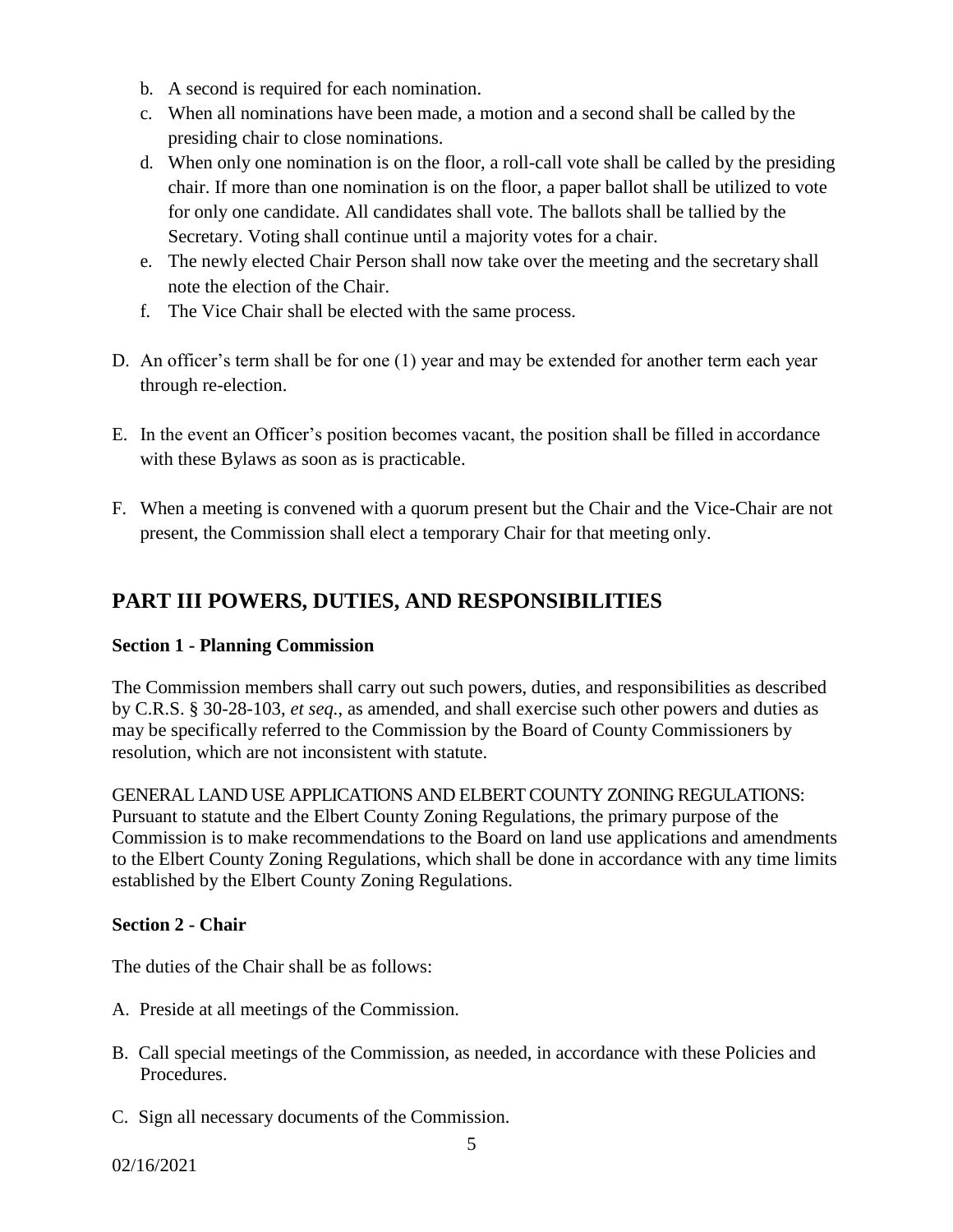- D. Adhere to these Policies and Procedures.
- E. Serve as the point of contact for staff regarding agenda decisions, including both content and schedule.
- F. When a meeting has been convened, the Chair shall have the authority to continue or cancel such hearing or meeting for cause, including, but not limited to, absence of quorum and absence of an agenda.

# **Section 3 - Vice-Chair**

In the case of absence or disability of the Chair, the Vice-Chair shall perform the functions of the office of the Chair.

#### **Section 4 - Designated Recording Secretary**

In addition to such duties as are assigned by the Elbert County Zoning Regulations and the Director of Community and Development Services, the Secretary to the Planning Commission shall post the appropriate notices due to cancellation of a notice of public hearing.

# **PART IV HEARINGS and MEETINGS**

### **Section 1 - Meetings with the Board**

The Commission members may meet with the Board annually, or as often as agreed upon, to discuss related problems, concerns, and issues, or as often as agreed upon by the Board.

#### **Section 2 - Public Hearings or Meetings**

Meetings of the Commission are generally held on the first and third Tuesday of each month. Additional meetings may be called in accordance with the Elbert County Zoning Regulation.

#### **Section 3 - Work Sessions**

Study sessions or work sessions can be called at any time. Twenty-four (24) hour notice must be provided in the official public posting place. No formal action or decisions can be made at any gathering other than at meetings.

#### **Section 4 – Annual Training Sessions**

Following the annual Board of County Commissioners board and committee appointments meeting, a Planning Commission training work session shall be scheduled by CDS as soon thereafter as is practicable.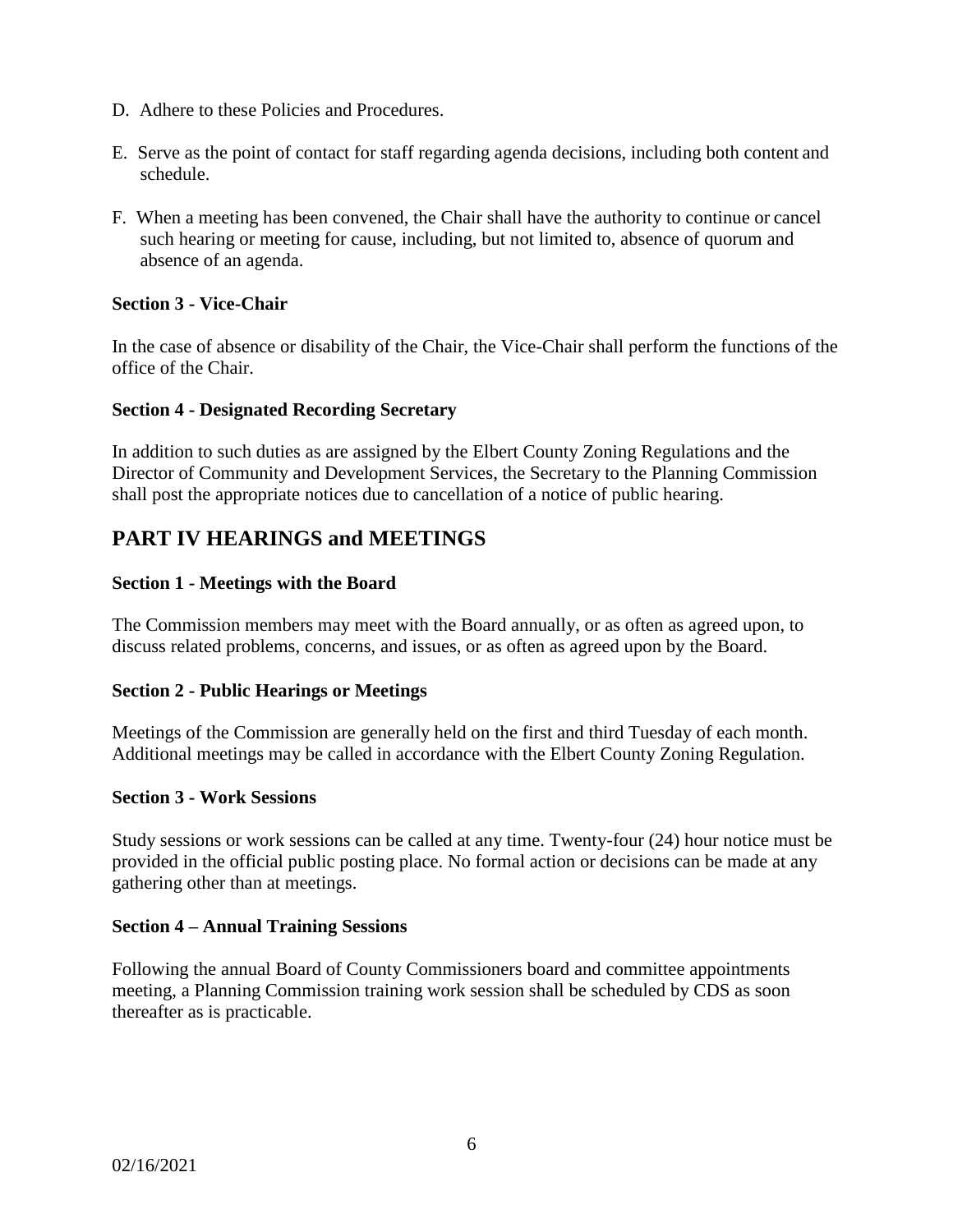# **PART V GENERAL RULES AND PROVISIONS**

# **Section 1 - Rules of Procedure**

As the Commission acts mostly in a quasi-judicial capacity, strict adherence to such rules is not mandated. However, it is the intent of these Policies and Procedures that Robert's Rules of Order offer the best procedures and guidelines for the conduct of such proceedings.

# **Section 2 - Meeting Agenda**

- A. The agenda will be posted in accordance with the requirements of the Elbert County Zoning Regulations and the Colorado Open Meeting Law, C.R.S. § 24-6-401 et seq.
- B. As a subset of the agenda, a consent agenda groups the routine, procedural, informational and self-explanatory non-controversial items typically found in an agenda. These items are presented to the Commission in a single motion. Anyone may request that a consent agenda item be moved to the regular agenda for further review and public comment. Complex or potentially controversial items requiring strategic thought, decision making or public comment are handled as a regular agenda item in a public hearing.
- C. Public comment is an important part of public hearings. In order to maintain the timelines required by the Elbert County Zoning Regulations and to ensure meetings stay on track, public comment will be generally held to a maximum of three (3) minutes per person per issue. People who do not speak themselves may not give time to others to utilize. There may be times when a person has a well-organized statement they wish to make. If the statement is not overly lengthy, is concise, and if time allows, an extension beyond the three (3) minutes may be granted by the Chair for the statement. Such statements should not exceed ten (10) minutes and the number of this kind of statement allowed per meeting may be limited by the Chair. If a number of the speakers have the same repetitive statement, the chair may halt public comment and ask for additional comments only if the comment does not repeat what has already been said by another speaker in the meeting on the same issue or application.

# **Section 3 - Voting**

# A. Total Number of Votes:

At any meetings, each Commission member shall have one vote for each item. A Commission member may not vote on minutes for a meeting a member did not attend. A member may not vote on a project which has been heard at a series of meetings, where that member has not been present at all meetings where the project was considered unless that member has listened to the recording of the meetings(s) from which the member was absent. In the event of a tie, additional motions may be made at that time on the application. If a Commission still has a tie vote after three (3) motions are made in the same meeting, the tie vote will be considered a denial of the application before a commission.

B. Majority Rules: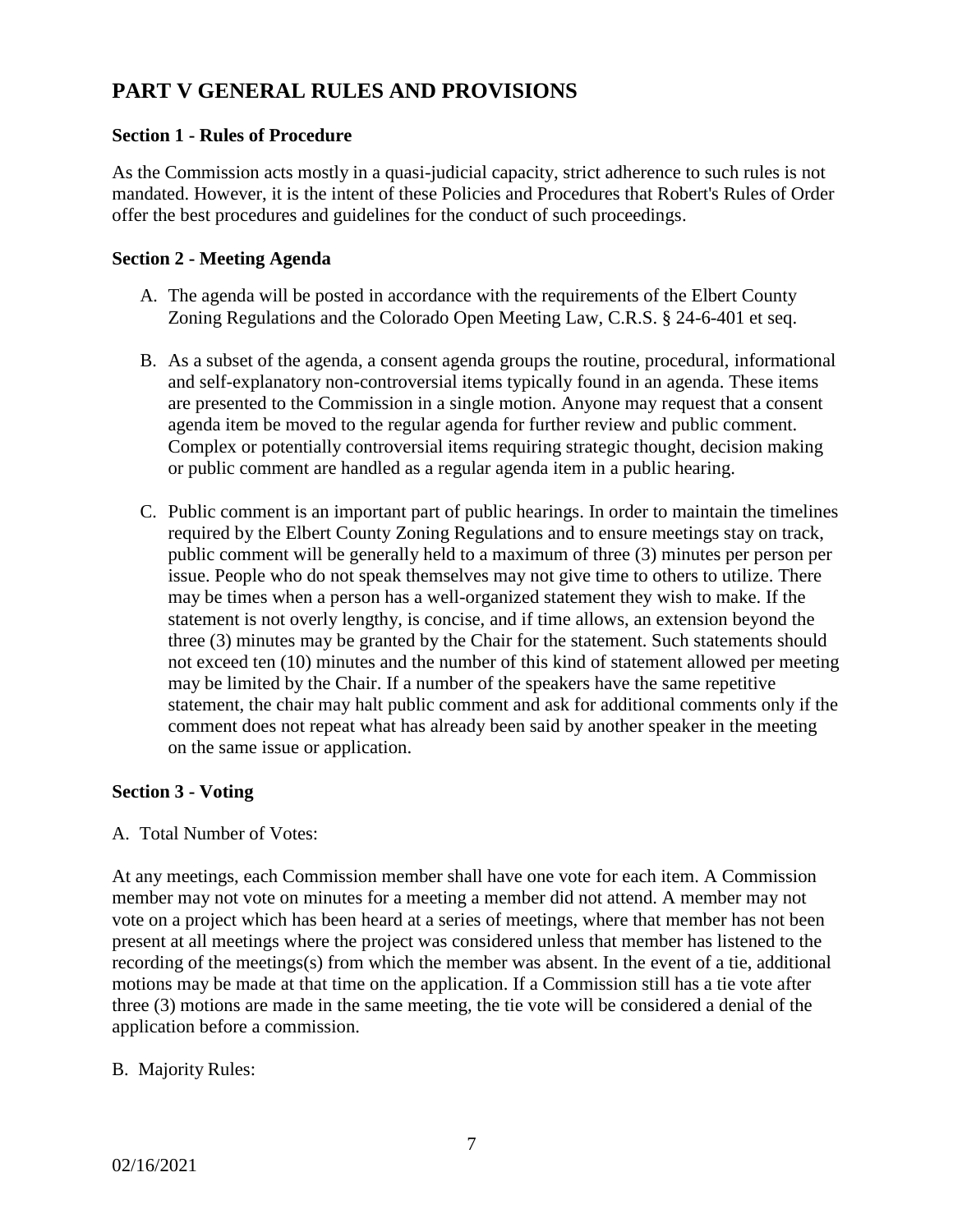A majority vote of the voting Commission members present is required for recommendation or determination.

# C. Abstention:

No abstentions will be allowed, except as provided herein:

- Conflict of interest.
- Absence at a hearing or meeting for which minutes are voted on.
- Absence at a hearing or meeting of the Commission if the member did not read minutes or listen to audio.

# **Section 4 - Procedure for Making a Motion**

When there is a question regarding procedure, Roberts Rules of Order shall be used as a guideline.

# **Section 5 - Continuance of Agenda Item**

A. When the Commission decides to continue a request before it, it may do so by motion without further notice to affected parties. The matter postponed shall be scheduled to the nearest possible time providing a date and time certain. If the applicant or representative is absent with reasonable excuse, the Commission must: (1) continue the request either to the end of the public hearing or (2) continue the request to a meeting or to a date certain. If the applicant or representative fails to attend the meetings, the Commission may table the item, which would require re-notification in accordance with the applicable process.

B. In accordance with Commission policy, in the course of holding and conducting a public hearing where a quorum of the Commission cannot be secured, the hearing and agenda items will be continued as outlined below:

• When a quorum of the Commission is not available for a previously noticed public hearing, all items on the agenda for that particular date and time will be automatically continued to the next regularly scheduled public hearing of the Commission.

• The Recording Secretary, immediately upon becoming aware of continuance of the public hearing, shall cause notice to be posted on the front door of the meeting location.

C. Continuances are subject to the provisions regarding extensions of time as set forth in the Elbert County Zoning Regulation.

# **Section 6 - Amendments to these Policies and Procedures**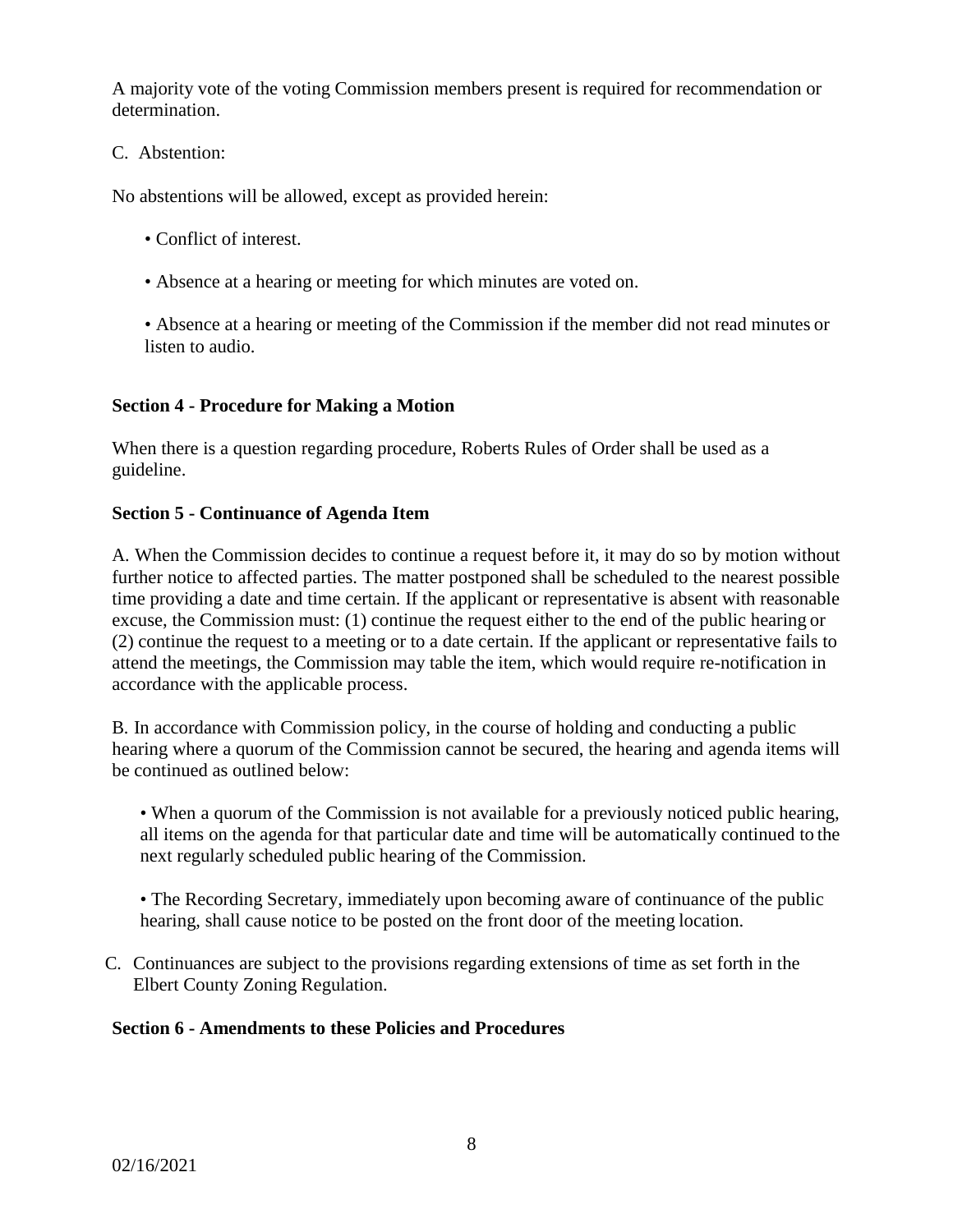The Planning Commission will accept proposals for amendments to these bylaws from any party at any Commission meeting. Any amendment must be approved by a majority vote of the Planning Commission to become effective.

# **Section 7 – Severability**

If any section, subsection, sentence, clause, or phrase of these Policies and Procedures is for any reason held by a court of competent jurisdiction to be invalid, such a decision shall not affect the validity of the remaining portions of these Policies and Procedures.

# **Section 8 - Definitions**

Applicant: That person or firm who proposed action to be taken by the Elbert County Planning Commission.

Board: The Elbert County Board of County Commissioners (BOCC).

Commission: Elbert County Planning Commission (PC).

Commission Member: A person appointed by the Board to serve at all public hearings or meetings of the Commission.

Continuance: An action taken by the Commission members which postpones the meetings on the request until a date and time certain.

County: Elbert County.

Majority, "Majority Vote of the Commission", "Majority of the Commission": One more than half the voting Commission members present if a quorum has been met.

Meetings: A meeting that may include both public hearing items and/or public meeting items.

Motion: A statement by a Commission member of proposed action to be taken by the Commission members.

Public Hearing Item: A request that requires public notice in accordance with the applicable laws, regulations, and processes.

Public Meeting Item: A request that does not require additional mailed or published public notice as required by applicable laws, regulations, and processes.